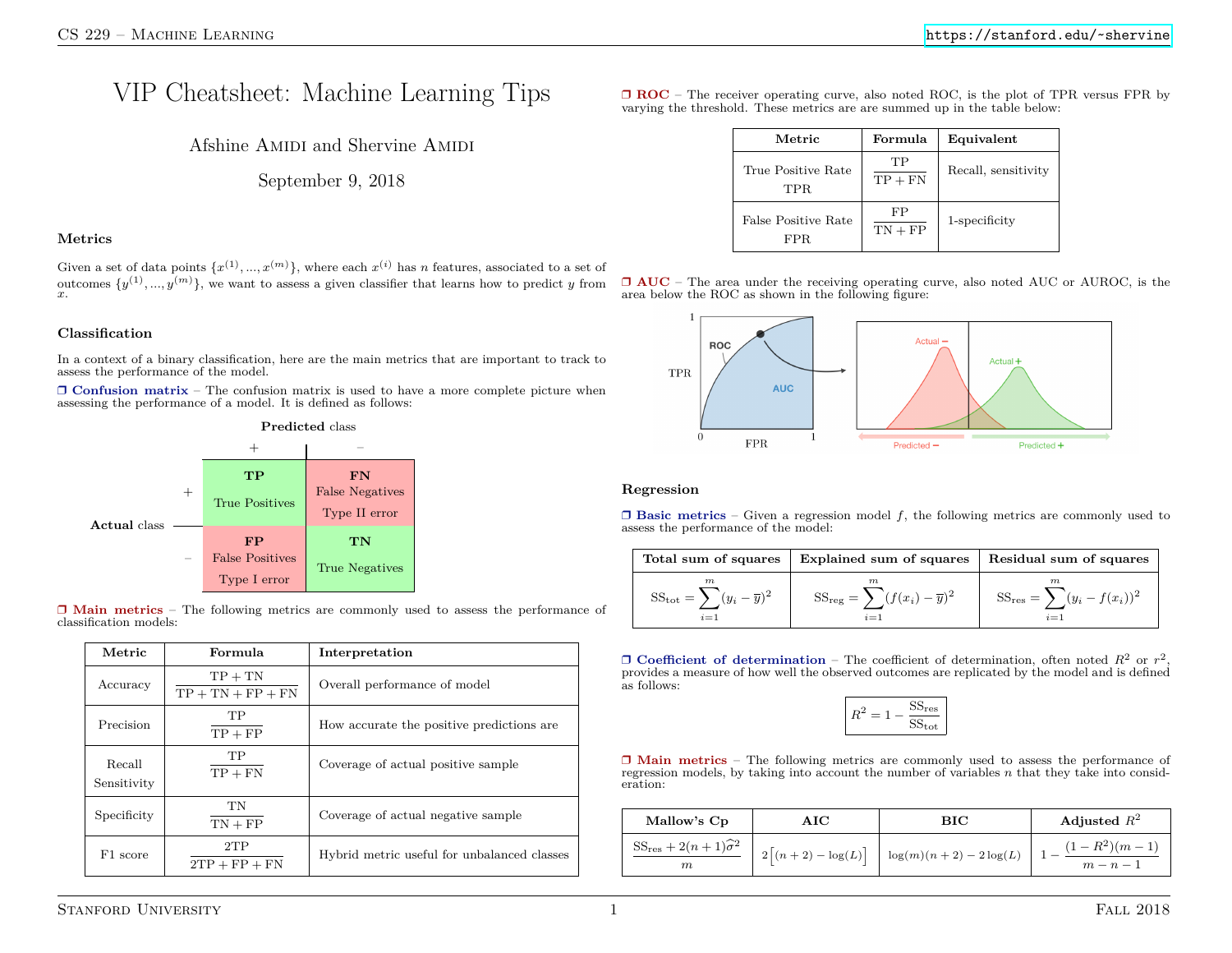where *L* is the likelihood and  $\hat{\sigma}^2$  is an estimate of the variance associated with each response.

# **Model selection**

❒ **Vocabulary** – When selecting a model, we distinguish 3 different parts of the data that we have as follows:

| Training set                                       | Validation set                                                                                      | Testing set                                |
|----------------------------------------------------|-----------------------------------------------------------------------------------------------------|--------------------------------------------|
| - Model is trained<br>- Usually 80% of the dataset | - Model is assessed<br>- Usually 20% of the dataset<br>- Also called hold-out<br>or development set | - Model gives predictions<br>- Unseen data |

Once the model has been chosen, it is trained on the entire dataset and tested on the unseen test set. These are represented in the figure below:



❒ **Cross-validation** – Cross-validation, also noted CV, is a method that is used to select a model that does not rely too much on the initial training set. The different types are summed up in the table below:

| $k$ -fold                       | Leave- $p$ -out                      |
|---------------------------------|--------------------------------------|
| - Training on $k-1$ folds and   | - Training on $n-p$ observations and |
| assessment on the remaining one | assessment on the $p$ remaining ones |
| - Generally $k = 5$ or 10       | - Case $p=1$ is called leave-one-out |

The most commonly used method is called *k*-fold cross-validation and splits the training data into *k* folds to validate the model on one fold while training the model on the *k* − 1 other folds, all of this *k* times. The error is then averaged over the *k* folds and is named cross-validation error.



❒ **Regularization** – The regularization procedure aims at avoiding the model to overfit the data and thus deals with high variance issues. The following table sums up the different types of commonly used regularization techniques:



❒ **Model selection** – Train model on training set, then evaluate on the development set, then pick best performance model on the development set, and retrain all of that model on the whole training set.

#### **Diagnostics**

❒ **Bias** – The bias of a model is the difference between the expected prediction and the correct model that we try to predict for given data points.

❒ **Variance** – The variance of a model is the variability of the model prediction for given data points.

❒ **Bias/variance tradeoff** – The simpler the model, the higher the bias, and the more complex the model, the higher the variance.

|                 | Underfitting                                                                    | Just right                                            | Overfitting                                                                               |
|-----------------|---------------------------------------------------------------------------------|-------------------------------------------------------|-------------------------------------------------------------------------------------------|
| <b>Symptoms</b> | - High training error<br>- Training error close<br>to test error<br>- High bias | - Training error<br>slightly lower than<br>test error | - Low training error<br>- Training error much<br>lower than test error<br>- High variance |
| Regression      |                                                                                 | $\bigcirc$                                            |                                                                                           |